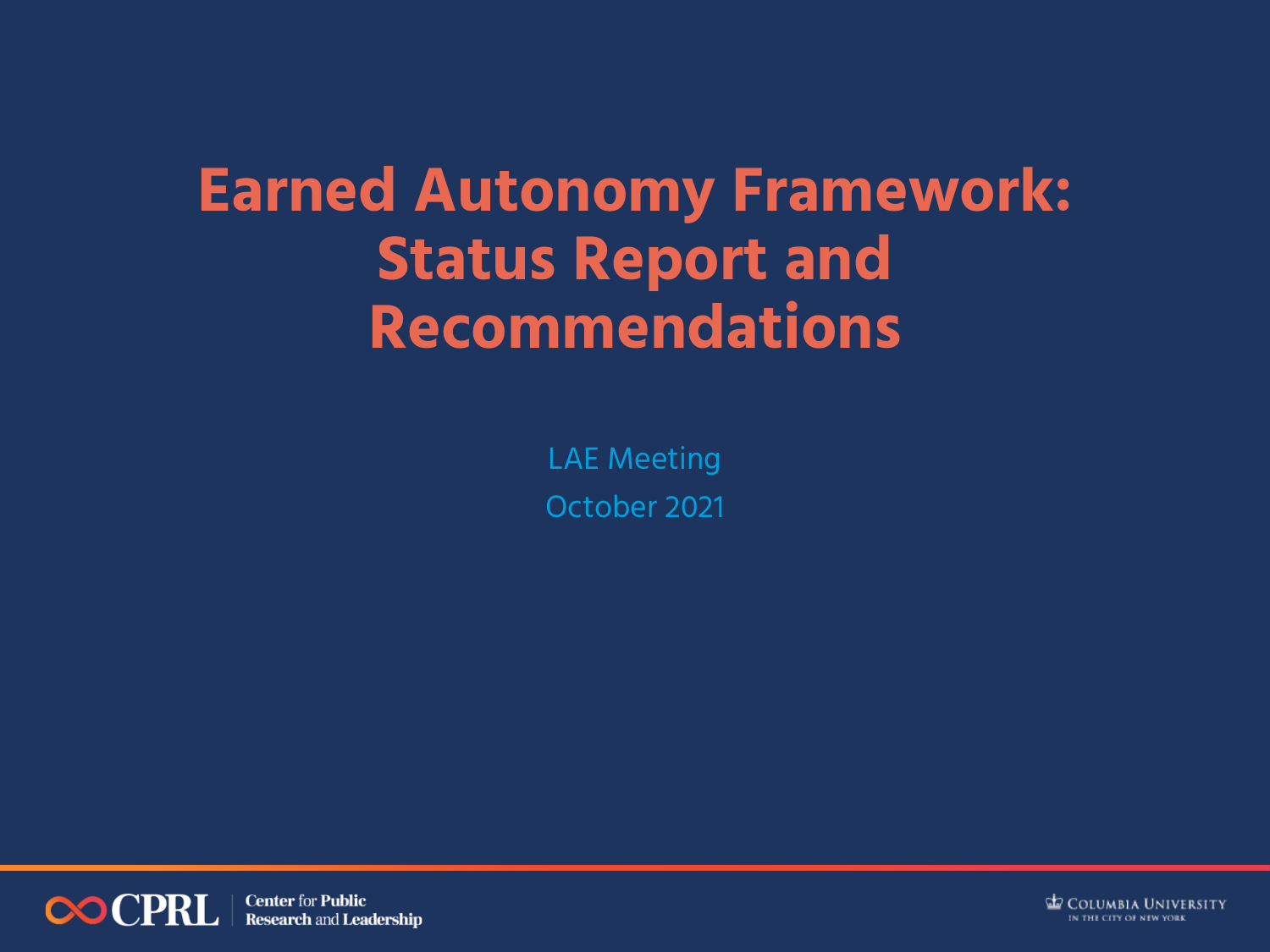## **Agenda**

**1 Earned Autonomy Framework: A Refresher**

**2 Status Check and Stakeholder Engagement**

- **3 Overview of EAF: Guide to Preliminary Implementation**
- **4 Recommendations**
- **5 Next Steps**

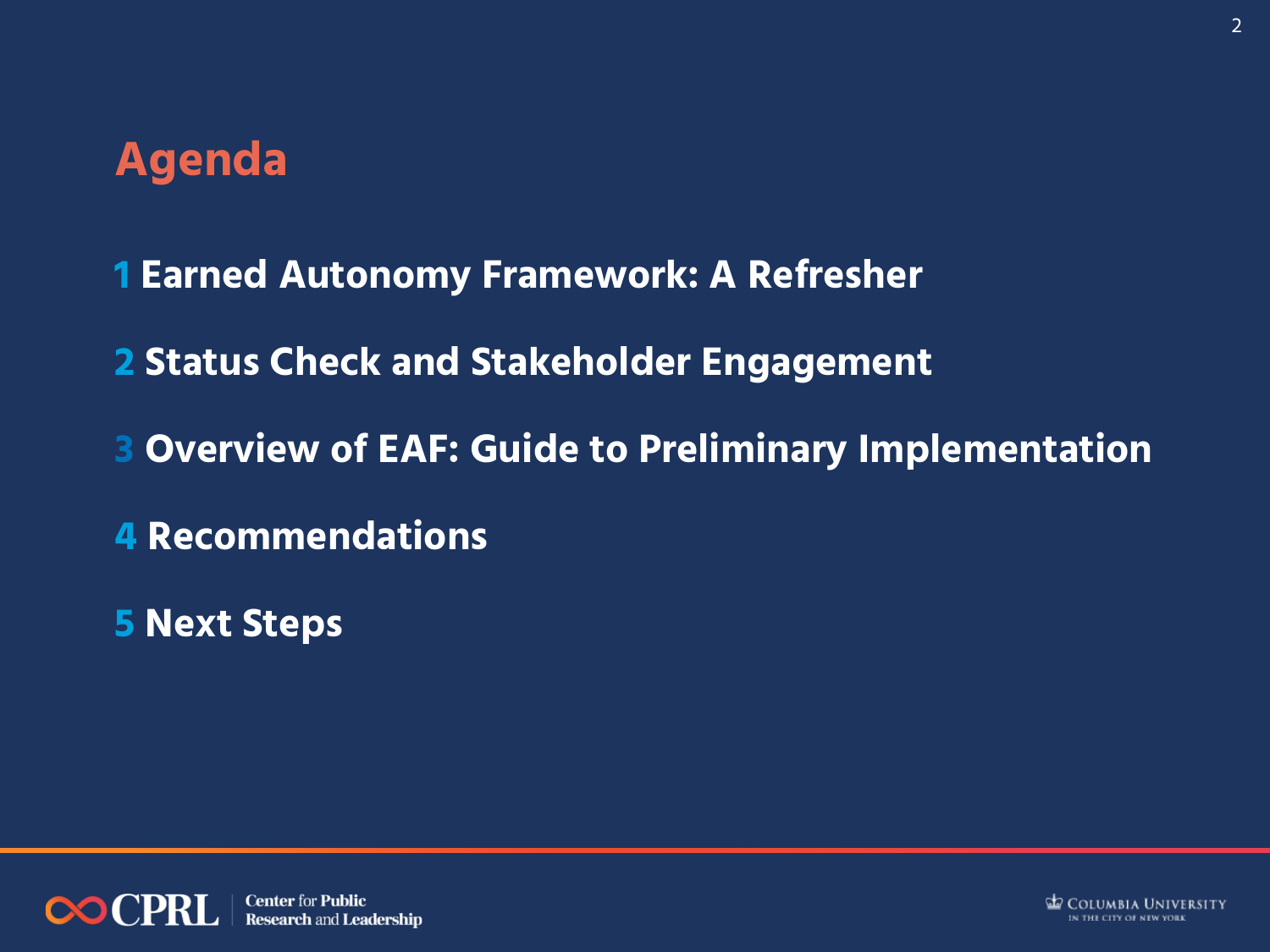### Earned Autonomy Framework: A Refresher



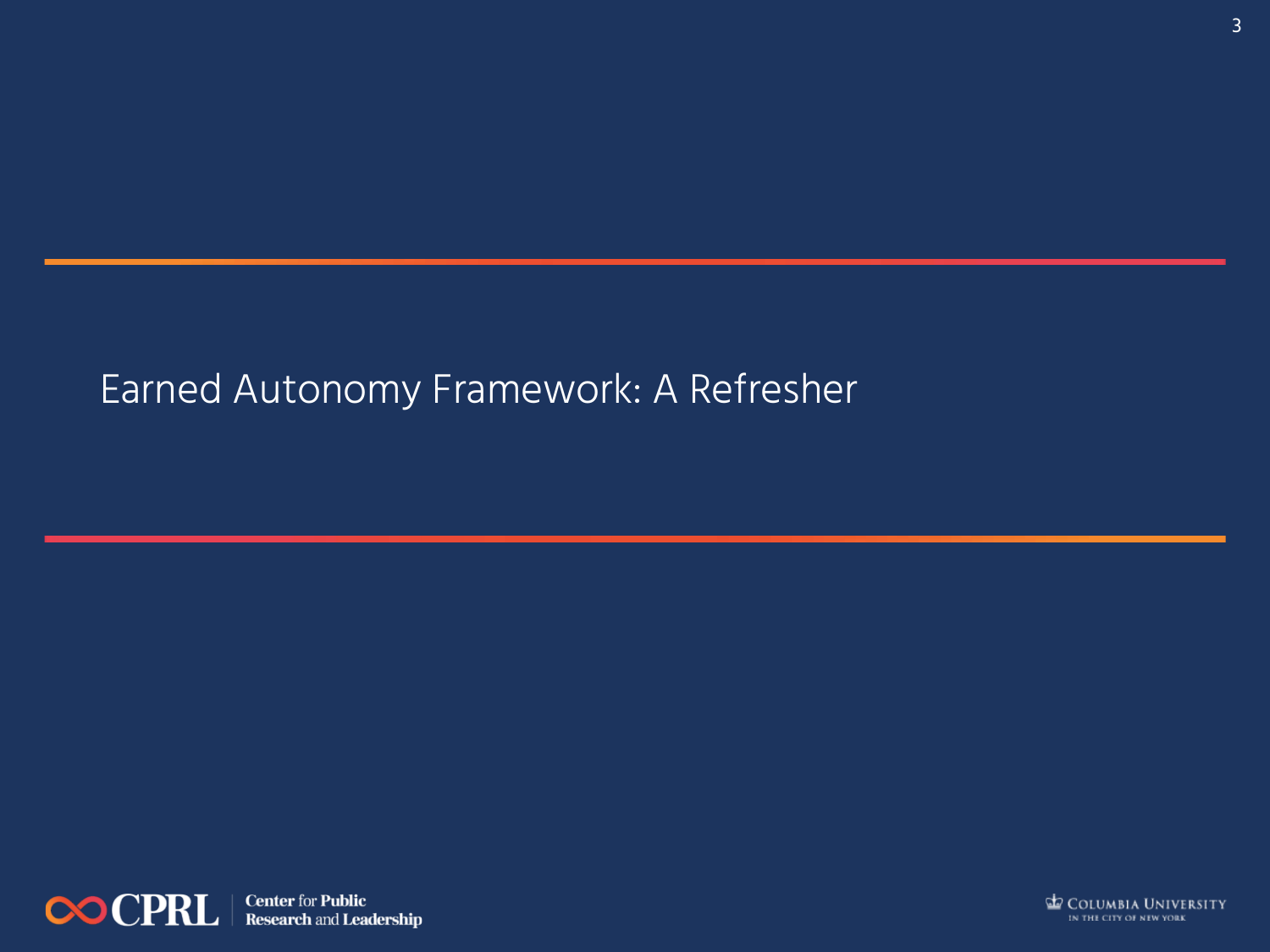### **Earned Autonomy Framework**

**The LPS Earned Autonomy Framework is a locally responsive performance management tool developed and approved in Spring 2020** 



**Center for Public COCPRL Research and Leadership**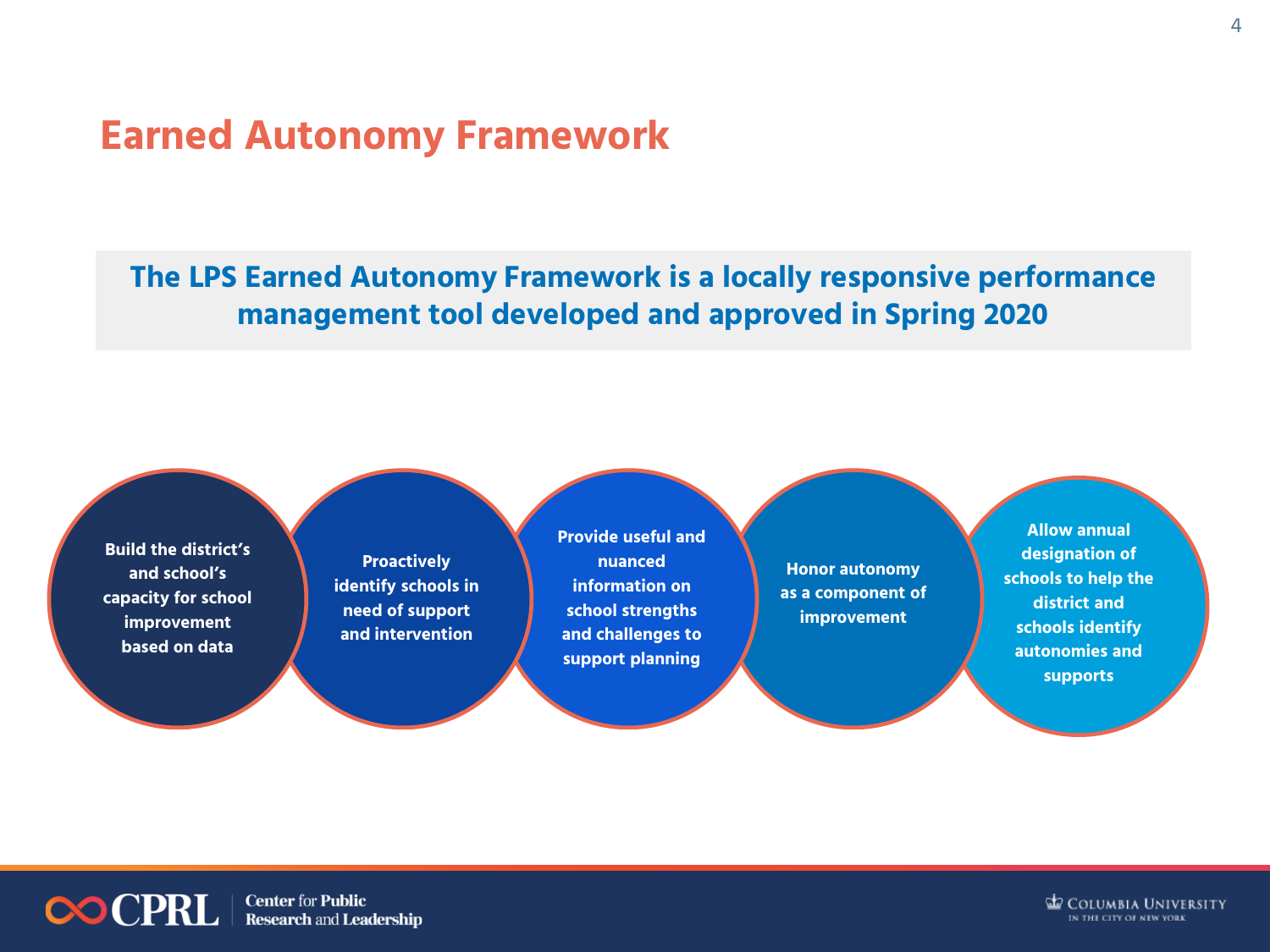### Status Check



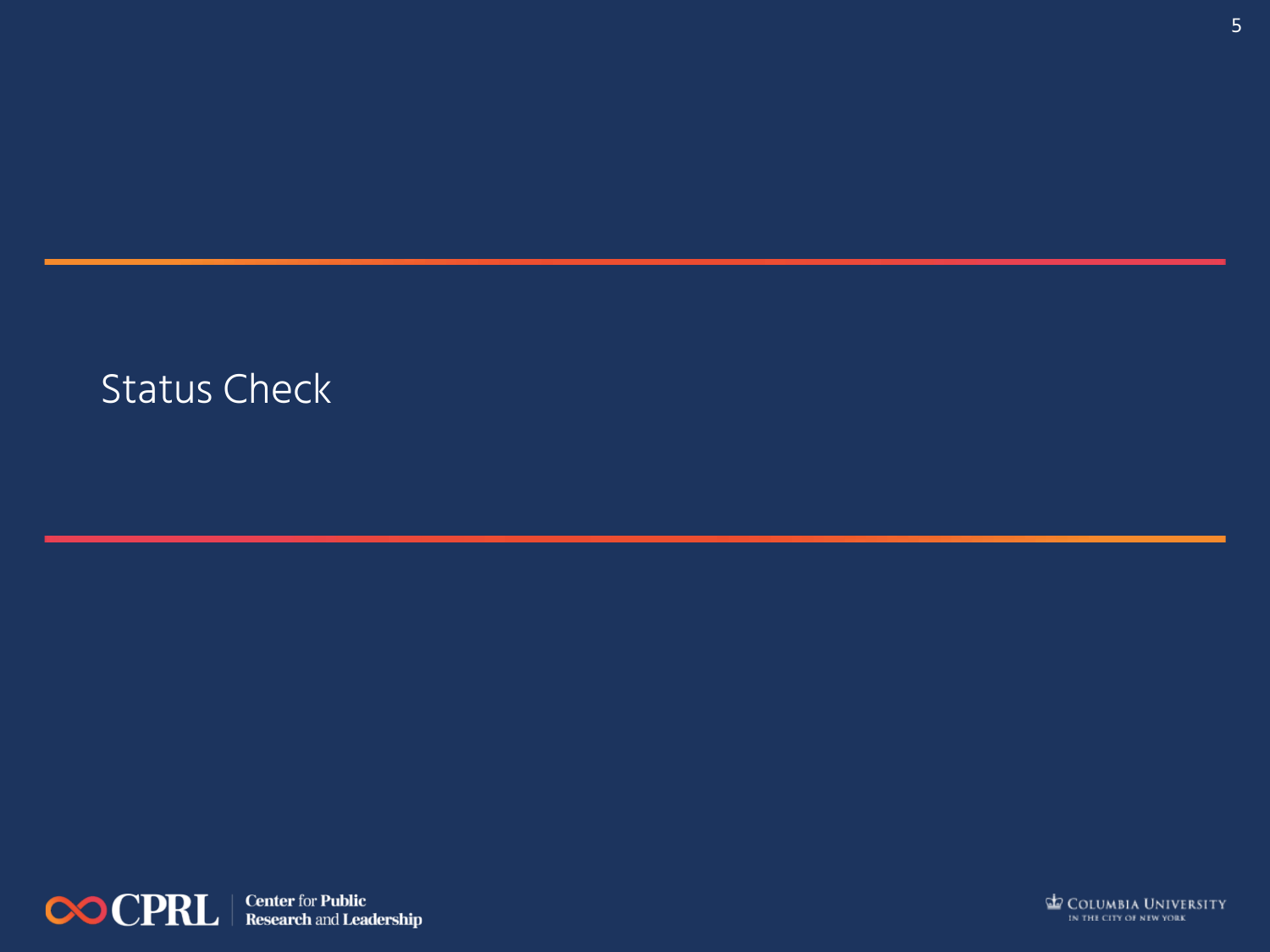

**1**

**Further developed the Menu of Autonomies and Supports with the support of LPS staff, principals, and working group**

### **Where We Are Where We Are Going**



**Presenting Recommendations to the LAE on Menu of Autonomies and Supports, target-setting, and phased roll-out**

**Presented recommendations for the target-setting process informed by pressure testing with principals** 



**Designed the phased implementation plan of the EAF adapted to the needs of LPS and its community**



**Planning for Phases III and Phase IV of EAF and communicating with community**



**Preparing for phased roll out of the EAF**

**3**

**Center for Public Research and Leadership**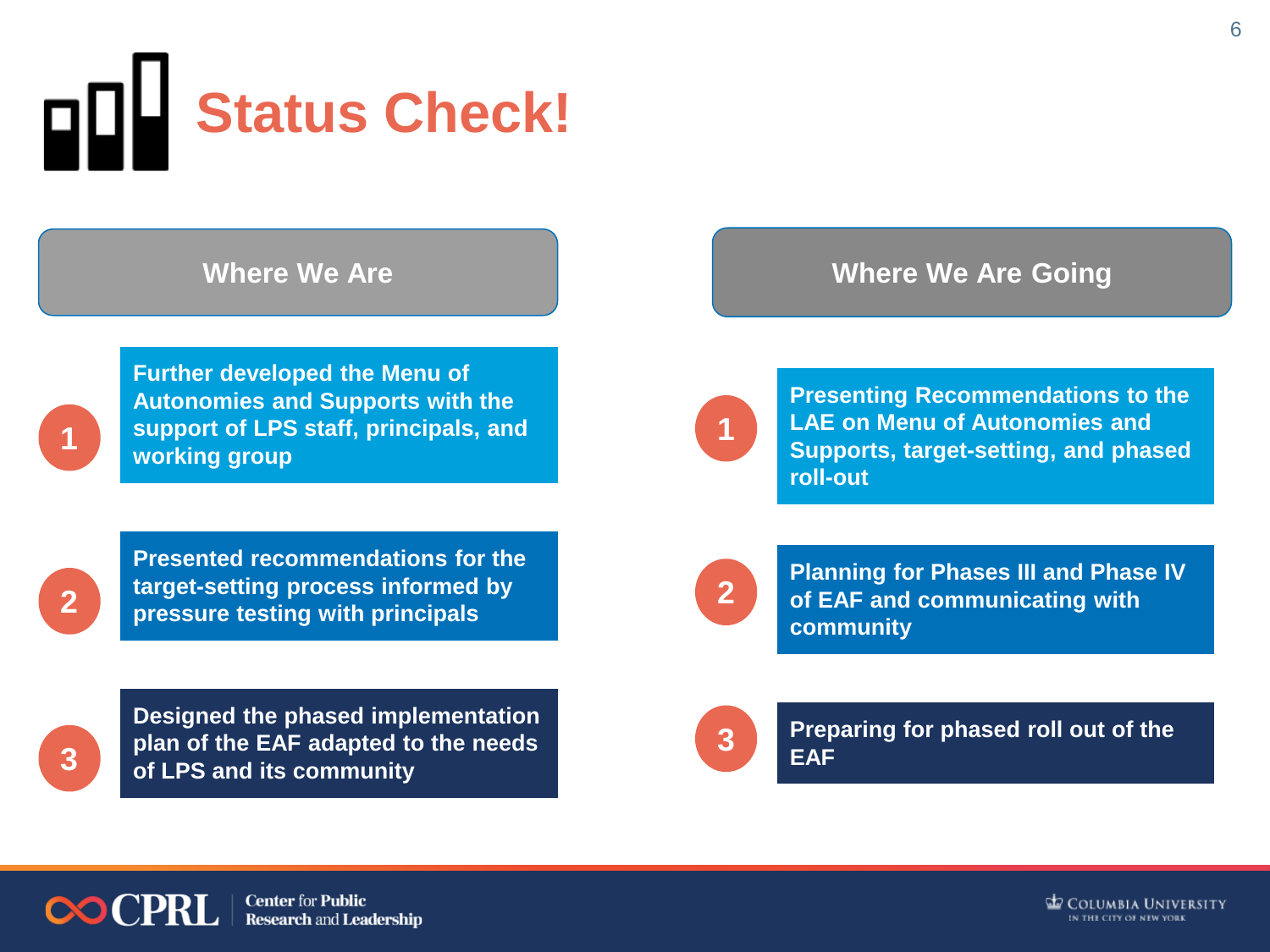**Collaborating with Stakeholders**  *Key Communications*







**4 AAWG & 4 TSWG Meetings**

**20+ Interviews & Work Sessions**

**9+ Stakeholder Meetings**



**Center for Public** 00 CPRI **Research and Leadership**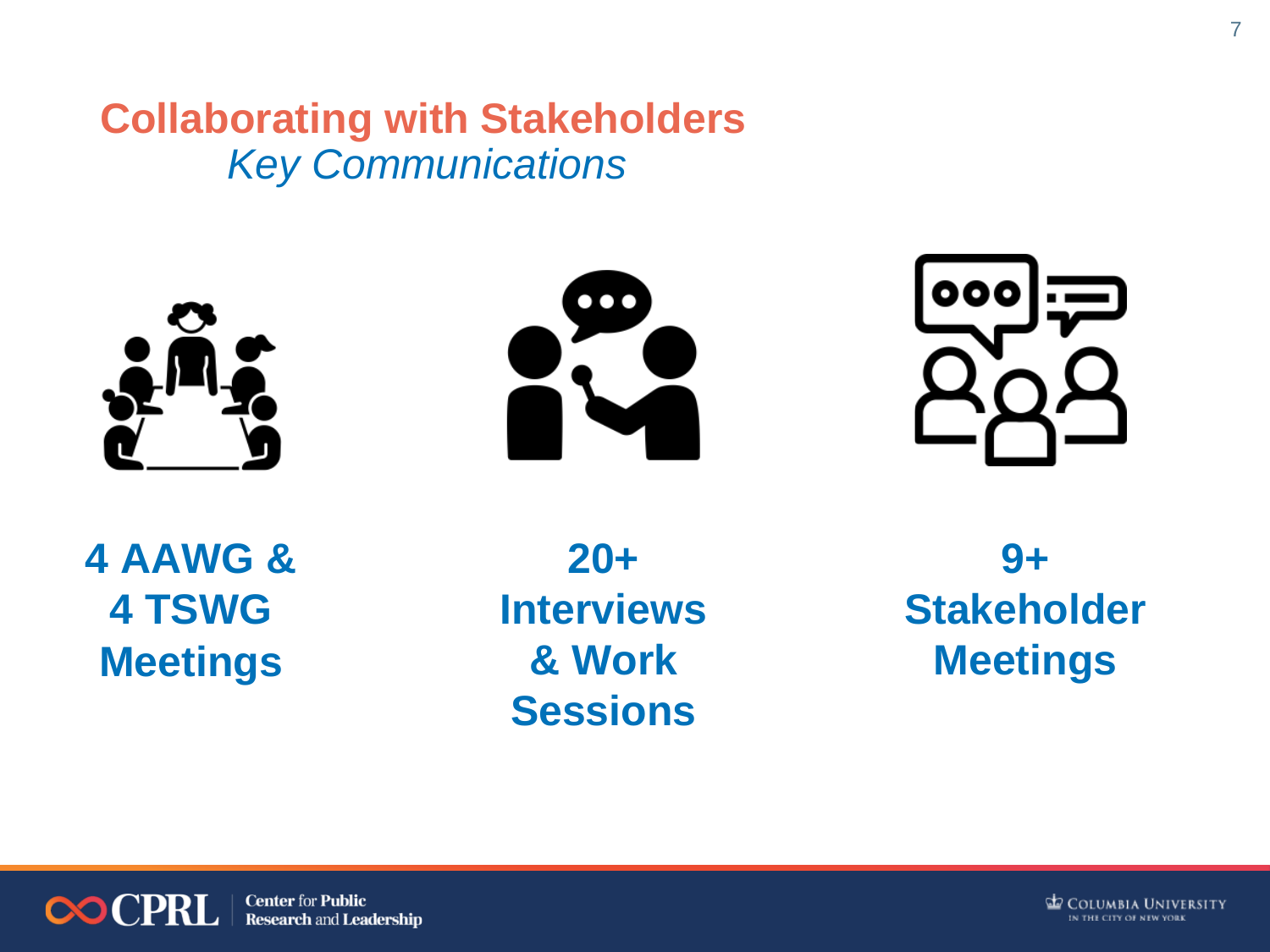### EAF: Guide to Preliminary Implementation



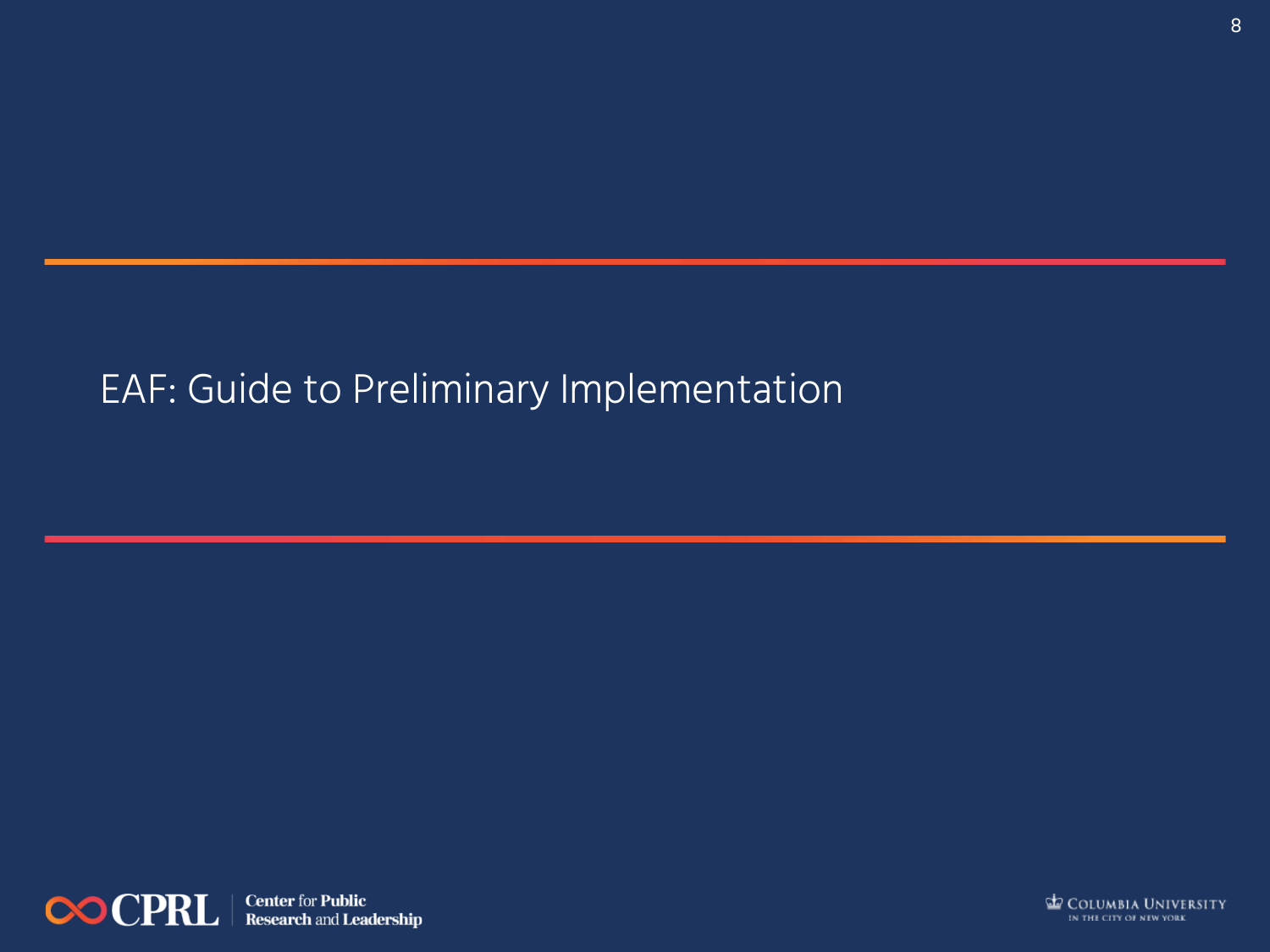### **Phase II Deliverables**

### **EAF Phase II: Guide to Preliminary Implementation**

| <b>Recommended</b>                                                             | <b>Menu of Autonomies and</b>                                             | <b>Proposed Annual</b>                                                                                   | <b>Target-setting</b>                                                    |
|--------------------------------------------------------------------------------|---------------------------------------------------------------------------|----------------------------------------------------------------------------------------------------------|--------------------------------------------------------------------------|
| <b>Implementation Plan</b>                                                     | <b>Supports</b>                                                           | <b>Planning Process</b>                                                                                  | <b>Process Guide</b>                                                     |
| Lays out the recommended<br>implementation plan for the<br>EAF over four years | Codifies Menu of<br><b>Autonomies and Supports</b><br>across 7 categories | Lays out the proposed<br>annual planning process<br>for the Menu of<br>Autonomies and<br><b>Supports</b> | Provides methodology<br>for target-setting along<br>with recommendations |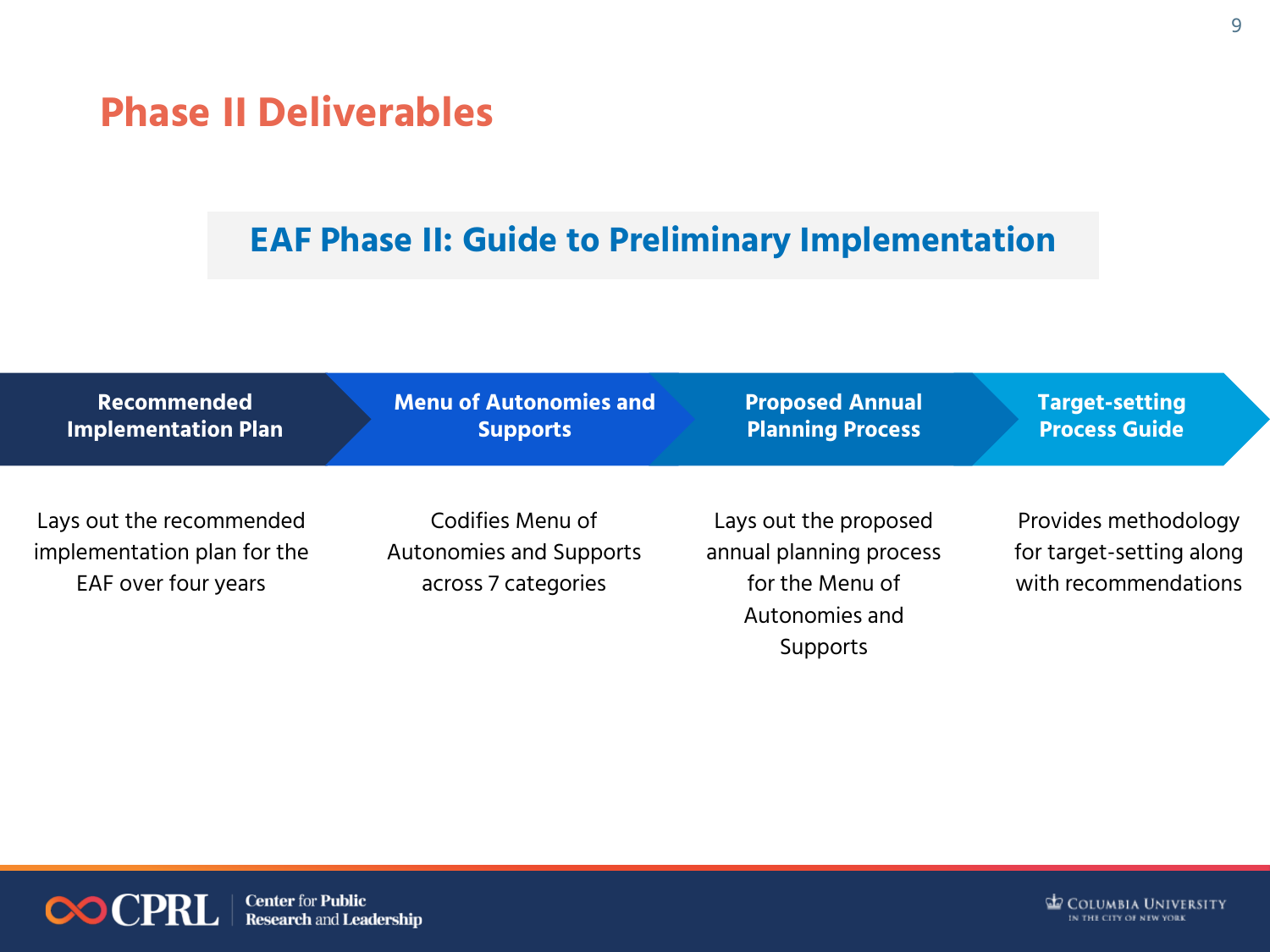### **Proposed EAF Implementation Plan Period: SYs 2021-2024**

#### **SY 2021-22: Focus on Developing Processes and Communicating Plan**

- Develop consistent data collection and cleaning practices
- Develop and deliver district-wide communication plan on Framework; share data as available
- Create Implementation Team to provide on-going support to roll out
- Review indicators and revise as needed based on learnings from SY data collection; revise target-setting process as needed

#### **SY 2022-23: Set Targets for Certain Indicators based on Data Availability**

- Consider initial target-setting based on 2021-22 data and revise framework indicators as needed
- Share data and communicate with school leaders about preliminary understanding of performance under EAF
- Align Framework processes with school-planning processes, as needed
- Continue collecting data and communicating about the data and performance with school leaders
- Review and revise Menu of Autonomies and Supports and identify areas for improving target-setting process

#### **SY 2023-24: Roll out Full Autonomies Process**

- Review performance under targets set in 2022-23 and set targets for 23-24 performance
- Roll out of full autonomies process in school planning process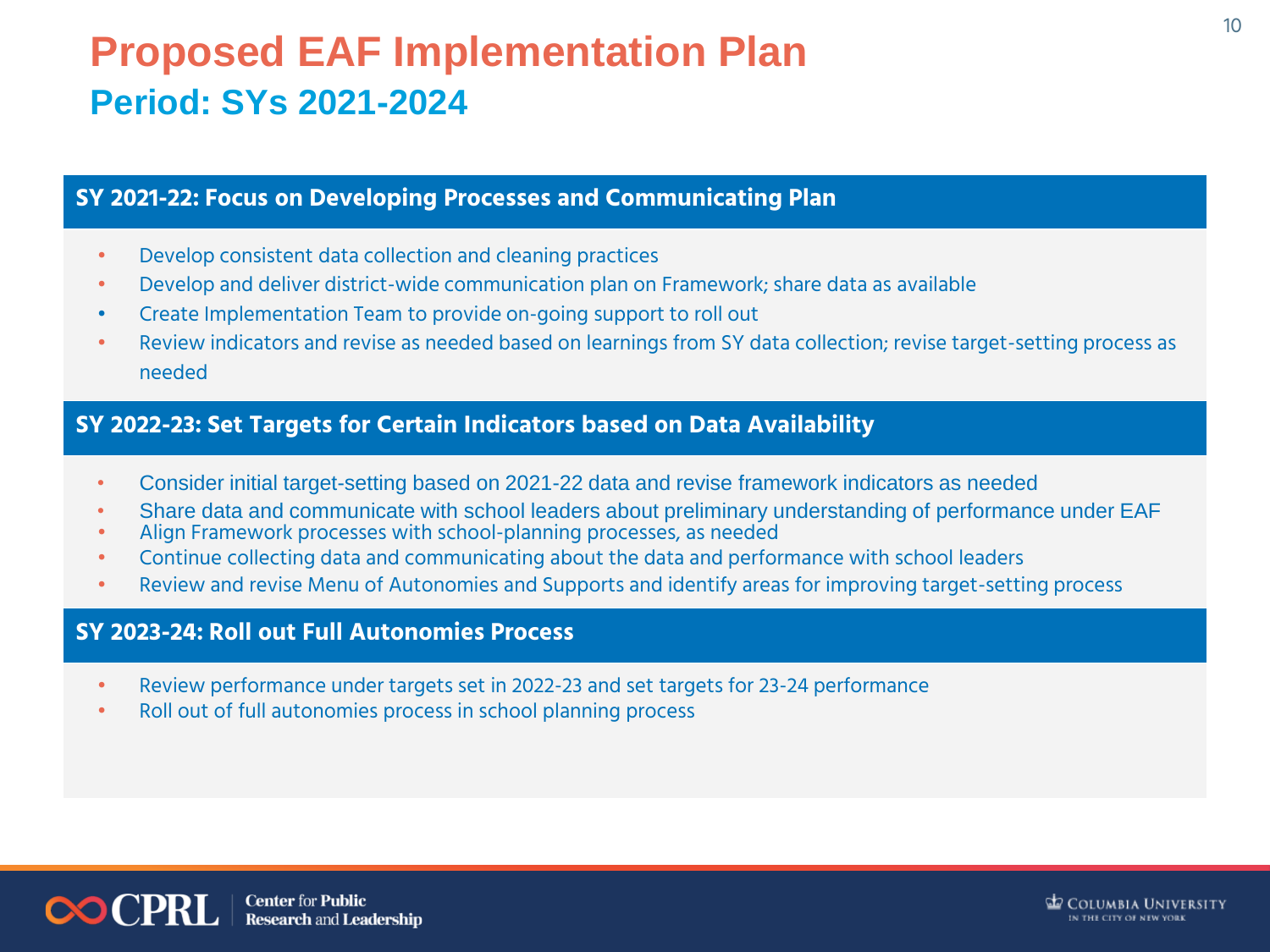### **Updating Menu of Autonomies Design**

#### Vetted the menu with LPS leadership team and principals

Provides contact info of key personnel in the district

| Schools can                                                                                                                                                                              | <b>Conditions</b>                                                                                                                                                    | <b>Process of Implementation</b>                                                                                                                                                                                         | <b>Autonomies and Supports by Designation</b>                                                                                                                                                                                                                                                              |                                                                                                    |                                                                                                              | <b>Contact</b>                                                                                                |
|------------------------------------------------------------------------------------------------------------------------------------------------------------------------------------------|----------------------------------------------------------------------------------------------------------------------------------------------------------------------|--------------------------------------------------------------------------------------------------------------------------------------------------------------------------------------------------------------------------|------------------------------------------------------------------------------------------------------------------------------------------------------------------------------------------------------------------------------------------------------------------------------------------------------------|----------------------------------------------------------------------------------------------------|--------------------------------------------------------------------------------------------------------------|---------------------------------------------------------------------------------------------------------------|
|                                                                                                                                                                                          |                                                                                                                                                                      |                                                                                                                                                                                                                          | <b>Succeeding</b>                                                                                                                                                                                                                                                                                          | <b>Developing</b>                                                                                  | <b>Focus</b>                                                                                                 |                                                                                                               |
| 11 Select, replace,<br>and supplement<br>high-quality<br>standards-aligned<br>curricular materials<br>and enact<br>instructional<br>practices to best<br>meet student<br>learning needs. | Schools must<br>select and<br>implement a<br>curriculum that:                                                                                                        | Schools should notify the<br>Curriculum Assistant and the                                                                                                                                                                | Schools have full<br>autonomy, subject to<br>conditions                                                                                                                                                                                                                                                    | Schools can request<br>Curriculum and<br>Instruction Dept. to<br>identify appropriate<br>curricula | Schools, in collaboration with<br>the Curriculum and<br>Instruction Dept., decide on<br>curricula            | Please email<br>Melissa<br>Spash<br>(melissa.spas<br>h@lawrence.<br>k12 ma.us) to<br>access this<br>autonomy. |
|                                                                                                                                                                                          | 1. Aligns with<br>Department of Curriculum of<br>Massachusetts<br>Frameworks<br>curriculum and assessment.<br>2. Includes<br>Schools should submit a<br>supports for | intent to exercise autonomy in<br>curriculum and assessment plan                                                                                                                                                         |                                                                                                                                                                                                                                                                                                            |                                                                                                    | <b>Focus Supports:</b><br>District provides coaching to<br>build capacity on selection<br>and implementation |                                                                                                               |
|                                                                                                                                                                                          | English language<br>learners, students<br>with disabilities.<br>and other<br>high-need<br>students to access<br>grade-appropriate,<br>high quality                   | during the school planning<br>process, depending on their<br>designation, and may need<br>approval depending on their<br>designation. Schools should be<br>aware of potential budget<br>consequences for their decision. | <b>Developing Supports:</b><br>District provides additional coaching on<br>curriculum selection and implementation as<br>requested<br>District provides guidance on enacting<br>٠<br>curriculum through access to training, tools,<br>frameworks, and one-on-one sessions.<br>Peer principal coaching<br>٠ |                                                                                                    |                                                                                                              | To access the<br>supports for<br>this<br>autonomy<br>please email<br>your district<br>liaison                 |
|                                                                                                                                                                                          | curricula                                                                                                                                                            |                                                                                                                                                                                                                          | <b>Standard District Supports:</b><br>Provide a menu of recommended high-quality curricula*                                                                                                                                                                                                                |                                                                                                    |                                                                                                              | (contact<br>sheet).                                                                                           |



**Research and Leadership**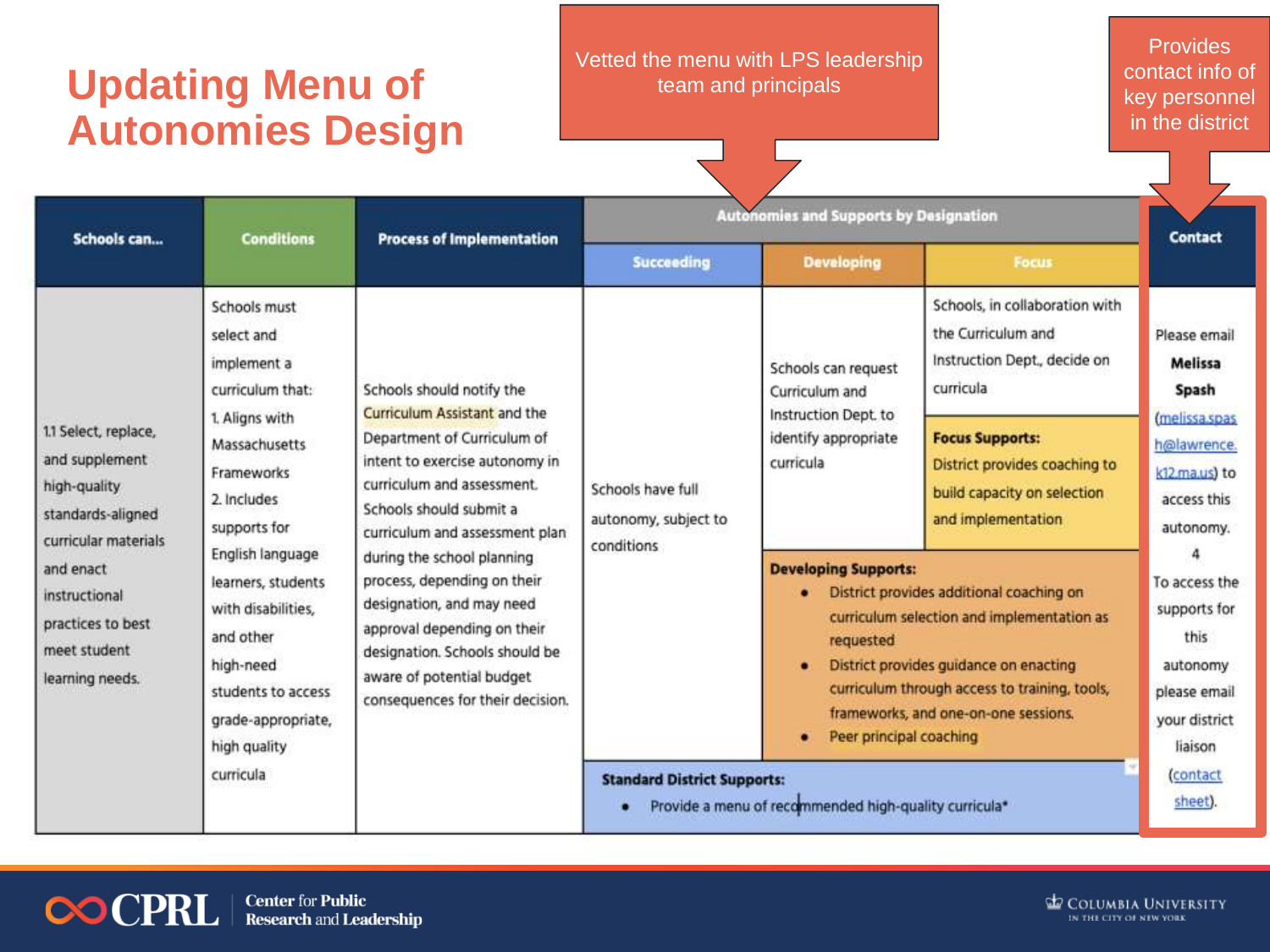### **Recommending a 5-Step Target-Setting Process**

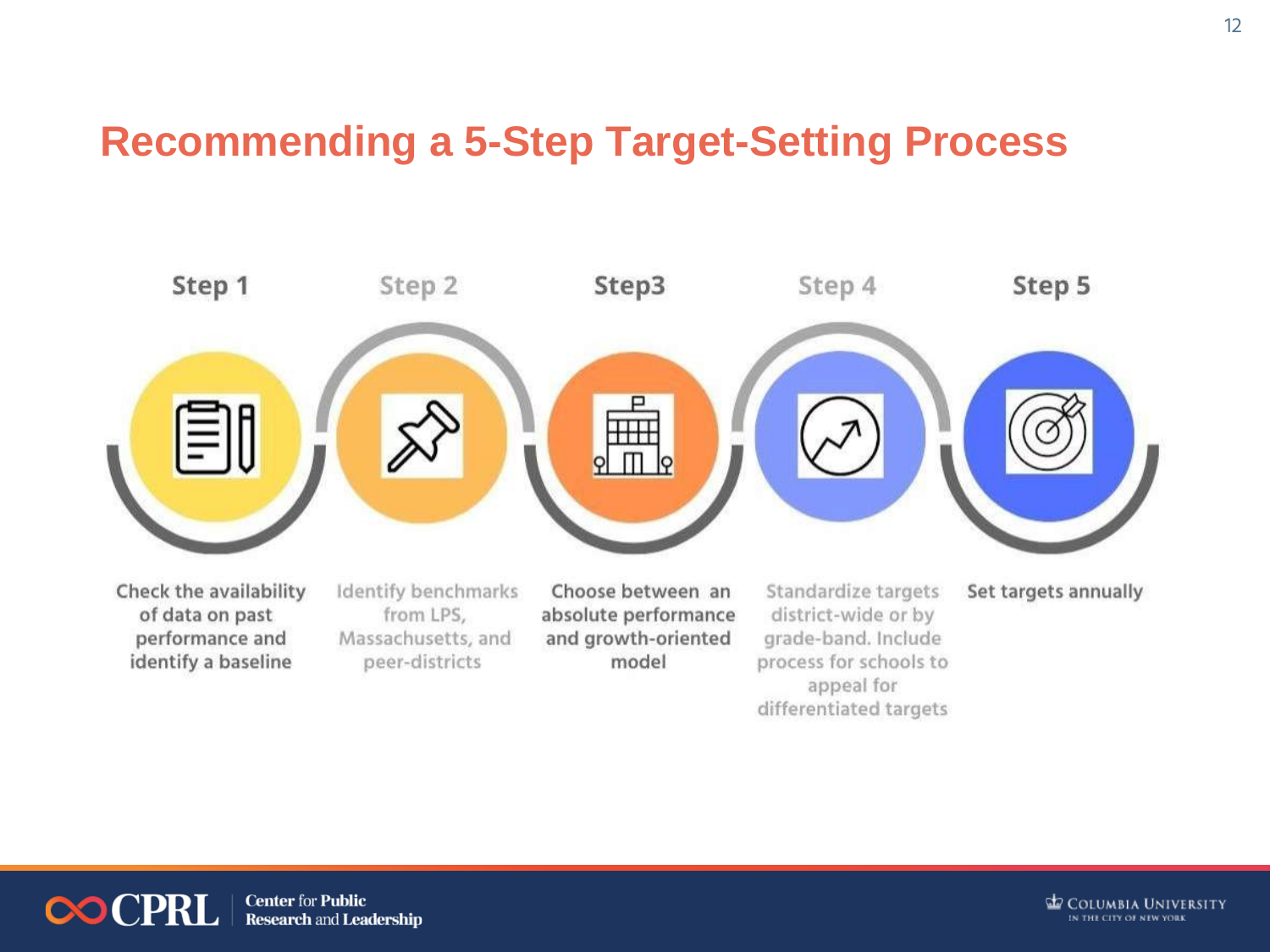### Recommendations and Next Steps



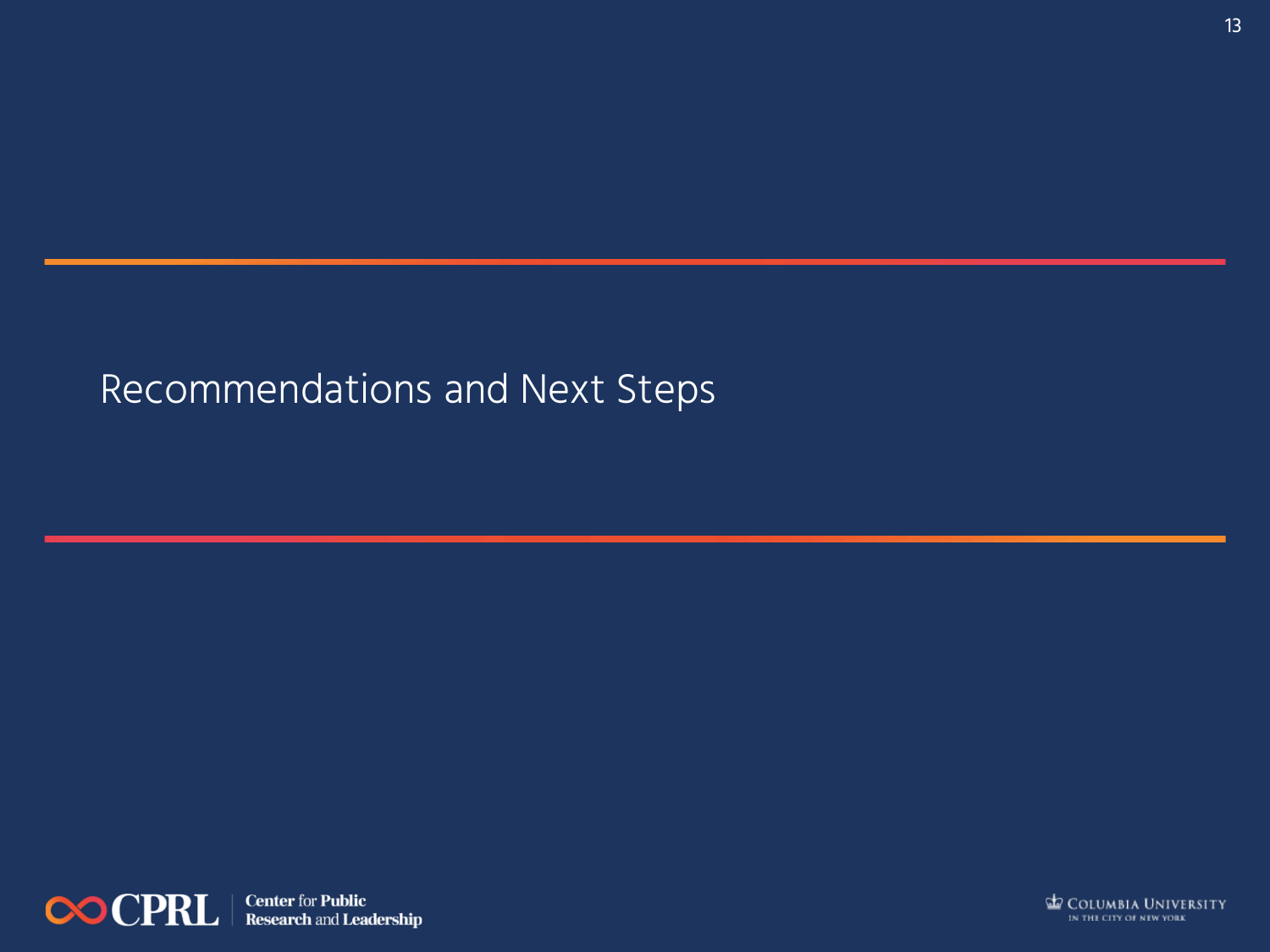### **General Recommendations**



### **Implementation Plan**

Phased roll out over three years. Support from working group. Improved data collection practices and communication. Testing menu of autonomies and supports and target setting during rol lout.



**Menu of Autonomies and Supports**

Develop process for reviewing and revising menu. Develop central office capacity to provide supports and manage autonomies. Test menu and process in 2021-22 school year.



### **Target-Setting Process**

Review framework indicators for relevance based on data. Revise and further develop based on working group input.

**Center for Public COCPRI Research and Leadership**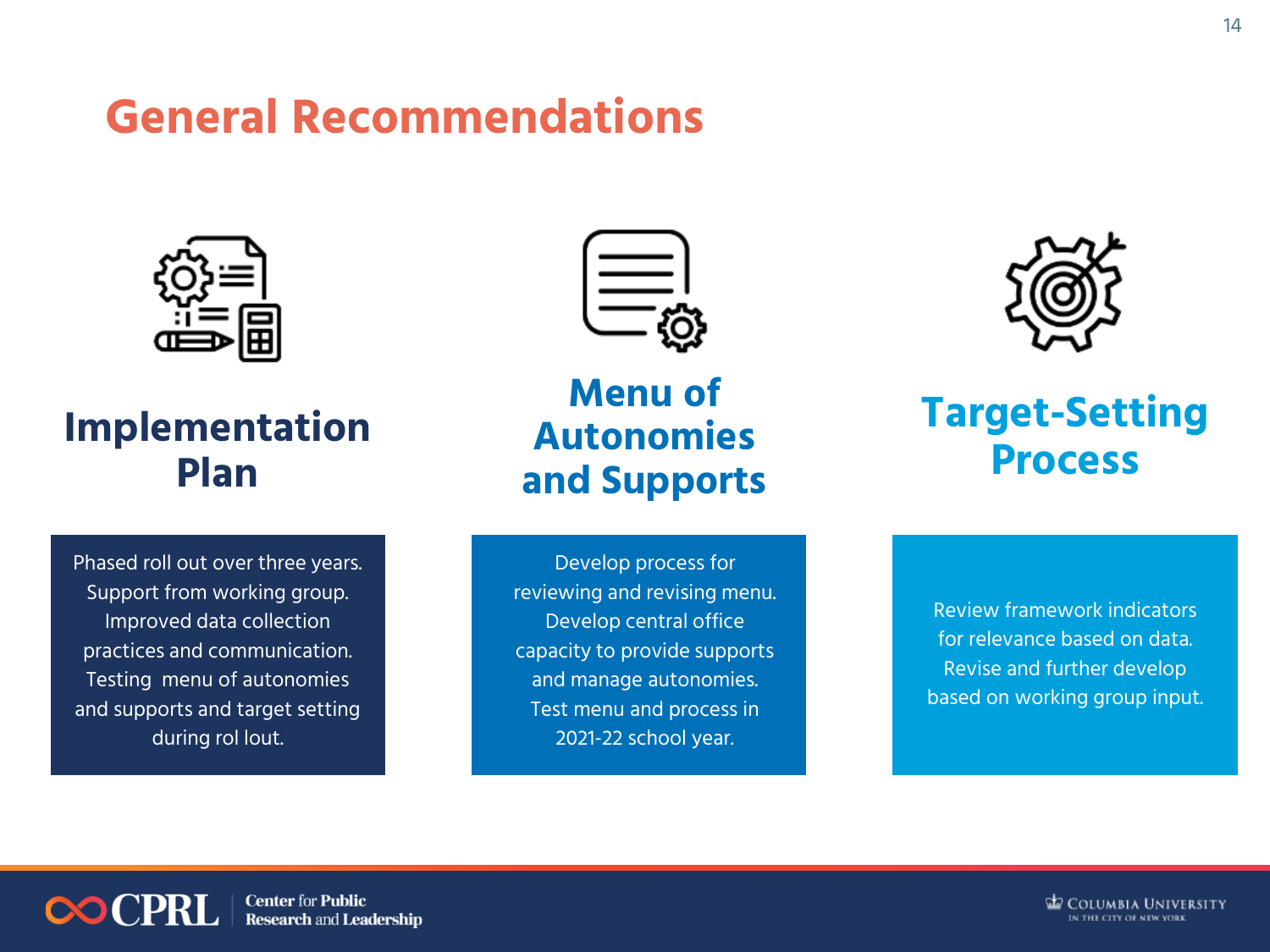### **Vision for LPS Earned Autonomy Framework in 2021-22**

Develop a set of tools to assist with ongoing data collection and sharing, including template for framework dashboards for each LPS school

Convene and facilitate an Implementation Working Group charged with building out a plan for implementation and and testing the target-setting process



Develop an implementation plan to execute the Earned Autonomy Framework over a three-year period, ensuring alignment with the LPS' current Turnaround Plan

Identify priority indicators in the Earned Autonomy Framework and recommend revisions to the framework based on learnings from data collection and analysis and LPS's current experience

Develop a pilot for the Menu of Autonomies and Supports

**Center for Public Research and Leadership**